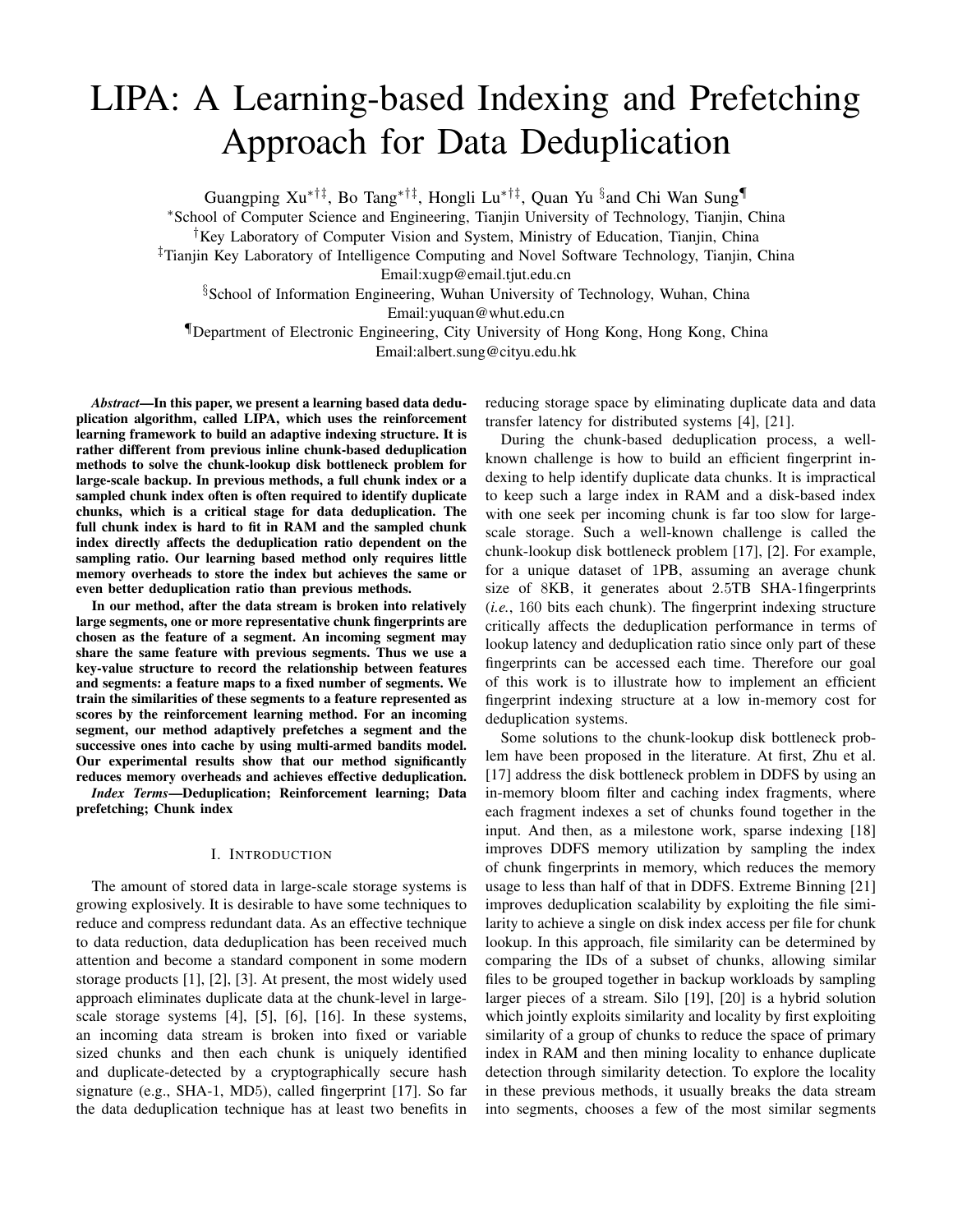that have been stored previously by sampling the index, and then deduplicates each segment against only its chosen few segments. Thus the lookup of a full chunk index is avoided by the sampling.

From the state-of-the-art work,the following observations motivate this work: *First*, the memory overheads directly depend on the sampling ratio for previous methods. In the other words, the sampling ratio (denoted as  $r$ ) is proportional to the memory overheads and further affects deduplication ratio directly. At the same time, to decrease memory overhead, it needs to sample features in a segment with a high deduplication ratio [18]. Consider the following extreme case: When only one fingerprint is chosen as the feature of a segment, it results in the least memory overheads but the similarities between segments may be meaningless. *Second*, the mapping relationship of the sampled fingerprints and the segments are rather static in previous methods. It is lack of an adaptive feedback mechanism to adjust the mapping relationship to reflect the dynamics of incoming data streams. In the recent work [15], they analyze the deduplication patterns for a longterm data evolution from the users' point of view. It suggests that even similar users behave quite differently, which should be accounted for in future deduplication systems. *Third*, the similarity-based deduplication often uses Top-k (*i.e.*, selects the  $k$  most similar segments) to choose a segment to prefetch into cache among many candidates in order to check a chunk duplicate or not. Thus it greatly influences performance how to select a segment into cache. Similar to our work, HANDS [14] dynamically prefetches fingerprints from disk into cache according to working sets statistically derived from access patterns. The method relies on a domain agnostic grouping methodology which the computational cost in data training may not be overlooked. Our approach aims on the same goal but in a rather different way. We propose a simple reinforcement learning method to learn how to prefetch a segment dynamically. The proposed learning based algorithm makes a trial-and-error prefectching and then gives a delayed reward during the data stream evolution. In our work, we formalize the prefetching problem in the reinforcement learning framework and validate its effectiveness by experiments with various realworld datasets.

The main contributions in this paper are as follows:

(1) As the most important contribution of the paper, we propose a new deduplication framework based on reinforcement learning for data deduplication, called LIPA. To the best of our knowledge, this paper is the first learning-based deduplication, which can be implemented in a simple and effective way. The methodology is to explore locality in context of data streams; that is, an incoming segment may share the same feature with previous neighboring segments. We train the locality relationship and deduplicate each incoming segment against only a few of its previous segments. This method incurs significantly less memory cost than existing solutions while keeping the same or better deduplication performance in terms of lookup latency and deduplication ratio.

(2) We implement the proposed algorithm in a deduplication



Fig. 1. Terms and their logical relationship in the segment-based deduplication system.

system and evaluate its performance via various real-world datasets. Compared with the state-of-the-art schemes, the experimental results demonstrate that our algorithm obtains better restore performance while keeping the desired deduplication ratio.

The rest of this paper is organized as follows: In Section II, we present some preliminaries. In Section III, we describe our proposed learning based deduplication approach. In Section IV, we show our experimental results with real data. Finally, we describe related work in Section V and our conclusions in Section VI.

## II. PRELIMINARIES

In this section, we first give some terms used in data deduplication and then introduce briefly the reinforcement learning used in our approach.

## *A. Segment-based Data Deduplication*

In order to describe our approach, we adopt the same terms used in the survey papers [1], [2], [3]. In a segmentbased deduplication system, as shown in Fig. 1, the data stream is broken into non-overlapping variable-sized *chunks* by a chunking algorithm and each chunk is identified by a hash value called *fingerprint*; and then certain chunks are aggregated into a *segment* by a segmenting algorithm, which transforms the chunk sequence into a sequence of segments. In this paper we follow the Two-Threshold Two-Divisor (TTTD) chunking method and the Content Defined Segmenting (CDS) method [18], [19]. Typically, the average size of a chunk is 4KB, the average number of chunks in a segment is 1024, and thus a segment may be about 4MB.

In fact, the segment is a conceptual structure since duplicate chunks are not actually stored and a segment is represented by *a segment recipe* that has the fingerprints of the chunks in it. The segment recipe has the following two roles in the deduplication system: one is to read data chunks during a backup stream recovery and the other is to compare the similarity of segments. In this paper, we focus on the latter role of the segment recipe.

We say two segments are *similar* if they share a number of the same chunks; that is, they have a sufficient number of identical fingerprints in their recipes. For a new segment, its chunks are detected as duplicate or not against those segment recipes of similar segments which are desired to prefetch into cache. Thus a segment recipe serves the basic memory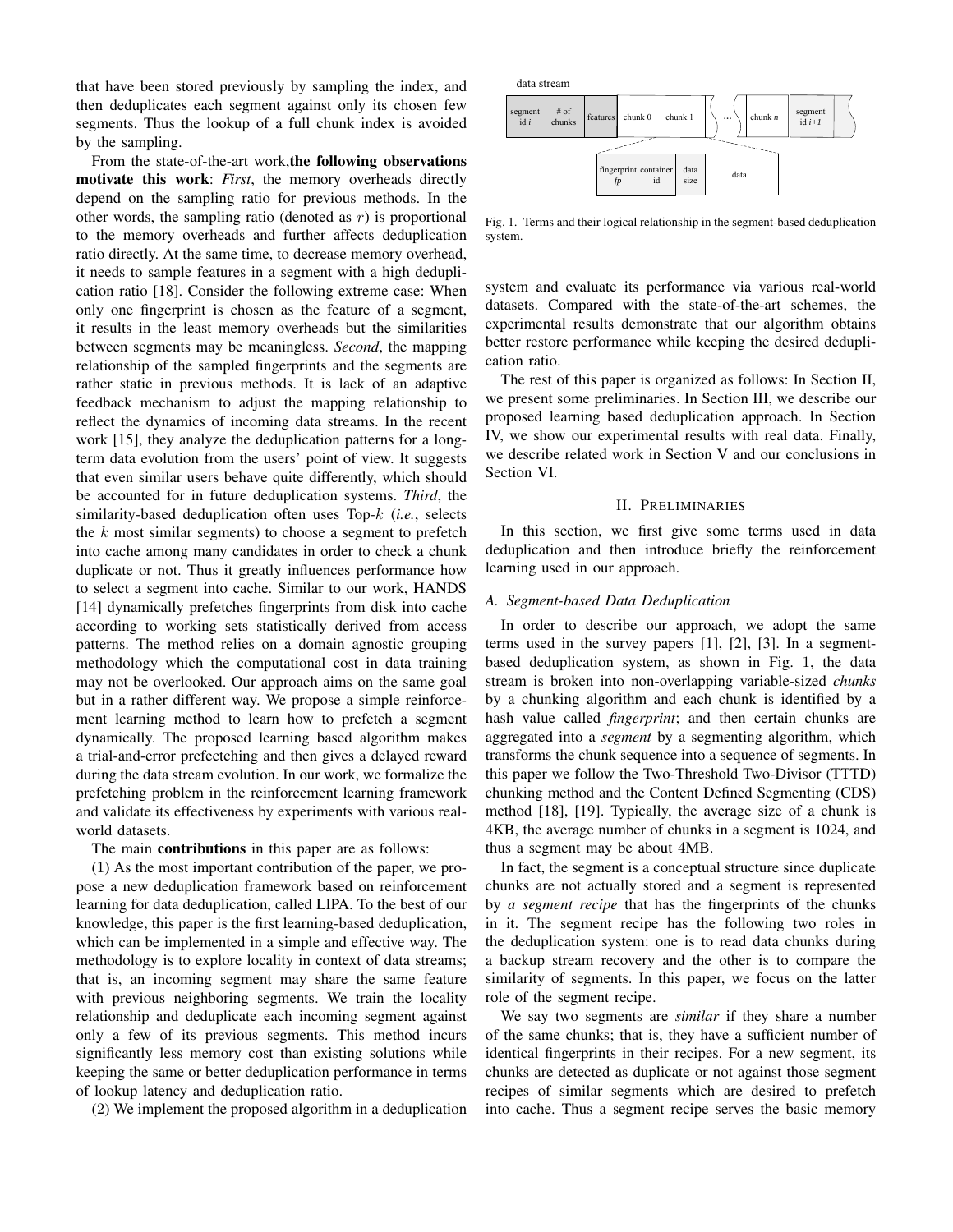prefetching unit from disk in detecting a chunk duplicate or not. In order to prefetch segment recipes efficiently, the recipe and data chunks of a segment are stored separately in disks.

In order to measure and compare the similarities of segments, a certain number of fingerprints in a segment recipe are sampled to represent the corresponding segment, called *features of a segment*. It usually depends on an efficient fingerprint index structure to query and locate the similar segments with some given features. In this paper, we will build such the index structure called *the context table*, which stores some information of parts of segments. By the reinforcement learning mythology, we aim to identify the most similar segment (called *a champion*) for an incoming segment by exploiting temporal locality and then prefetch several successive segments (called *followers*) by exploiting spatial locality. Therefore the segment-based deduplication is approximate (*i.e.*, some duplicate chunks may not be detected) since it only relies on a limited number of similar segments. This is a tradeoff for higher index lookup performance and lower memory overhead.

#### *B. Reinforcement Learning*

Reinforcement learning [25], [26] is a goal-directed learning approach from interaction by an agent over time. The agent gains the knowledge by continuous interaction with the dynamic environment to decide which action to achieve its goal. The action decision is typically driven by a positive or negative reinforcement, which is obtained by the agent in form of a *reward*, without relying on exemplary supervision or complete models of the environment. The learning approach uses a formal framework defining the interaction between a learning agent and its environment in terms of states, actions, and rewards. It has the desired characteristics of self-improvement and on-line performance.

In this paper we employ a specific reinforcement learning model called the K*-armed contextual bandits* [27], which is widely used in content recommendation and prefetching [28], [29]. Our observation is that certain segments can be related to one another with the same feature in data backup streams; thus each segment corresponds to an arm and then a feature is limited to at most  $k$  segments in the model. Formally, a formal context-bandit algorithm can be described as follows in discrete trials  $t = 1, 2, \cdots$ .

- 1) The agent receives an incoming segment  $s_t$  and current observation  $o_t$  which typically includes the current reward  $r_t$ .
- 2) It then chooses an arm  $a_t$  from the set of arms  $A_t$ available (at most recent  $k$  arms), which is subsequently sent to the environment. Here an arm represents a segment occurred before.
- 3) The agent receives payoff  $r_t$ , at whose expectation depends on both the segment  $s_t$  and the arm  $a_t$  and then improves its arm-selection strategy with the new observation  $o_t + 1$ .

The goal of the agent is to obtain rewards as much as possible in the long term. To achieve this goal, it mainly

depends on the feedback and the dynamic update during the runtime.

## III. OUR APPROACH

In this section, we propose the Learning-based Indexing and Prefetching Approach (called LIPA for short). We will first describe the architecture overview of LIPA. After presenting the whole algorithmic framework, we give the detailed description of the indexing and prefetching mechanisms.

#### *A. Architecture Overview*

For an incoming data stream, segments are the basic processing unit in the deduplication algorithm. Fig. 2 shows the architectural overview of the proposed approach, LIPA, which takes a sequence of new segments as the input. Since we focus on the indexing and prefetching mechanisms during the deduplication process, the segmenting method is out of the scope of the paper.

As shown in Fig. 2, LIPA has the following two core components: the context table and the fingerprint cache. *The context table* is to store the run-time context information for fingerprint lookups during the deduplication process. For an incoming segment, a sampled feature is mapped into a set in the table and its segment information is added to one of the segment list. Thus the context table serves the role of the fingerprint index, and maintains the information of a subset of all segments. For an entry of the context table, it has two important attributes: score, which indicates the reward of lookup hits on it over time, and followers, the number of its successive segments which are to prefetch into the cache once the segment is chosen as a champion. Both the attributes play the most important role in choosing a champion; moreover, they will be updated when getting feedback from the fingerprint cache.

*The fingerprint cache* mainly stores fingerprints of some segment recipes. To check a chunk is duplicate or not, its fingerprint always needs to be checked in the cache. When a champion is chosen from the context table, it and some of its followers are prefetched into the fingerprint cache. When some fingerprint lookups are hit in the cache, the cache counts the hit. Once a cached segment recipe is selected for eviction, then it will feedback the hits it records to the context table. Note that the context table does not store fingerprints of each segment, but the fingerprint cache does.

According to the reinforcement learning procedure mentioned above, the basic workflow of LIPA can be described briefly as follows.

1) For an incoming segment  $s_t$ , its feature f is first obtained by a sampling algorithm; then a mapping relationship between  $s_t$  and f by hashing the feature, denoted  $f \mapsto s_t$ , is stored into the context table. Each entry of the context table corresponds to a fixed feature f and stores at most  $k$  associations. In specific, at most  $k$ arms share the same feature f. We model such scenario as a multi-armed bandit problem.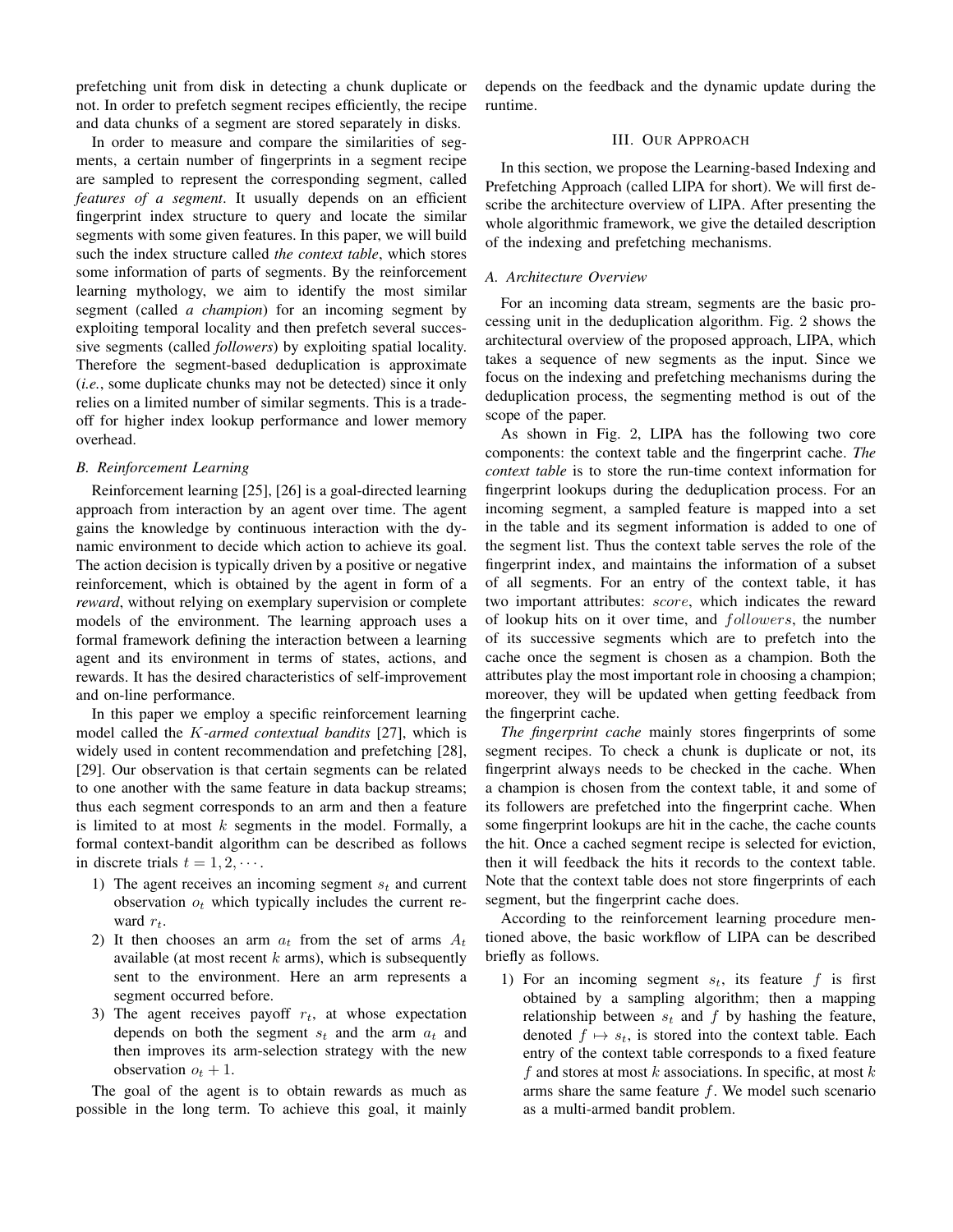

Fig. 2. Architectural overview of the learning-based deduplication method. The marked numbers show the basic workflow and the interplay among the core components, the context table and the fingerprint cache.

- 2) Observe the current segment  $s_t$  and a set  $A_t$  of arms together with their related attribute vectors  $x_{t,a}$  for  $a \in$  $A_t$ . The observation in the deduplication is referred to as the context in the k-armed bandit model.
- 3) From the current context, it makes a decision to choose an arm  $(i.e., a$  champion) from  $A_t$  by a selection policy. When an arm is selected (*i.e.*, an action is taken), the chosen segment is called a champion.
- 4) All fingerprints of a champion and its followers are prefetched into memory cache subsequently.
- 5) For each chunk in segment  $s_t$ , its fingerprint is checked against the fingerprint cache to determine if it is a duplicate.
- 6) After the duplicate check, all non-duplicate chunks and the recipe of the segment are written into disks.
- 7) If a cached segment is evicted from the fingerprint cache, it feedbacks a reward to the chosen arm and update the context table through the fingerprint lookup hits in cache. During the period of a segment in cache, the hits of fingerprint lookups are recorded. We take the hits as rewards in the K-armed bandit model and further design a reward policy and a feedback mechanism.

Note that these steps are marked in Fig. 2 and the whole process is shown in Algorithm 1. It takes an incoming segment as the input and updates the context table during deduplication. For those non-duplicate chunks, they are written into a write buffer. Once the write buffer becomes full, data chunks are written into disks; at the same time, its recipe is written into the recipe store. Finally, data chunks in the write buffer and its recipe of the input segment are written into disks.

From the algorithm, it can be seen clearly that the deduplication relies on the interaction between of the context table and the fingerprint table. The context table is organized as a key-value structure, depicted in Fig. 3, by which a feature is mapped to a set of segments. In the feedback from the fingerprint cache, the feature and the segment id should be matched before updating the context table.

In the following subsections, we will describe the design and implementation of LIPA in more detail.

### *B. Feature Sampling*

After the sequence of chunks in a data stream is segmented by the content defined segmenting method, some fingerprints in every segment are sampled as features. To the similarity between segments, the sparse indexing approach needs to sample a few features of a segment by a given sampling ratio and stores the mapping relationship between features and segments into an indexing structure. It simply uses the uniform sampling method, which selects the first fingerprint from every  $2^n$  fingerprints in a segment (*i.e.*, the sampling ratio  $r = 2^n : 1$ ).

In our approach, we sample only a few features per segment such that the memory cost is reduced remarkably. Suppose we choose  $\ell$  features per segment. The sampling method is to choose  $\ell$  specific fingerprints as features in a segment. As a simple way, the minimum sampling is to choose  $\ell$ minimal fingerprints by a specific comparison rule. Each feature corresponds to an entry in the context table. When more features are sampled in a segment, more champions will be selected, and then more duplicate chunks will be identified.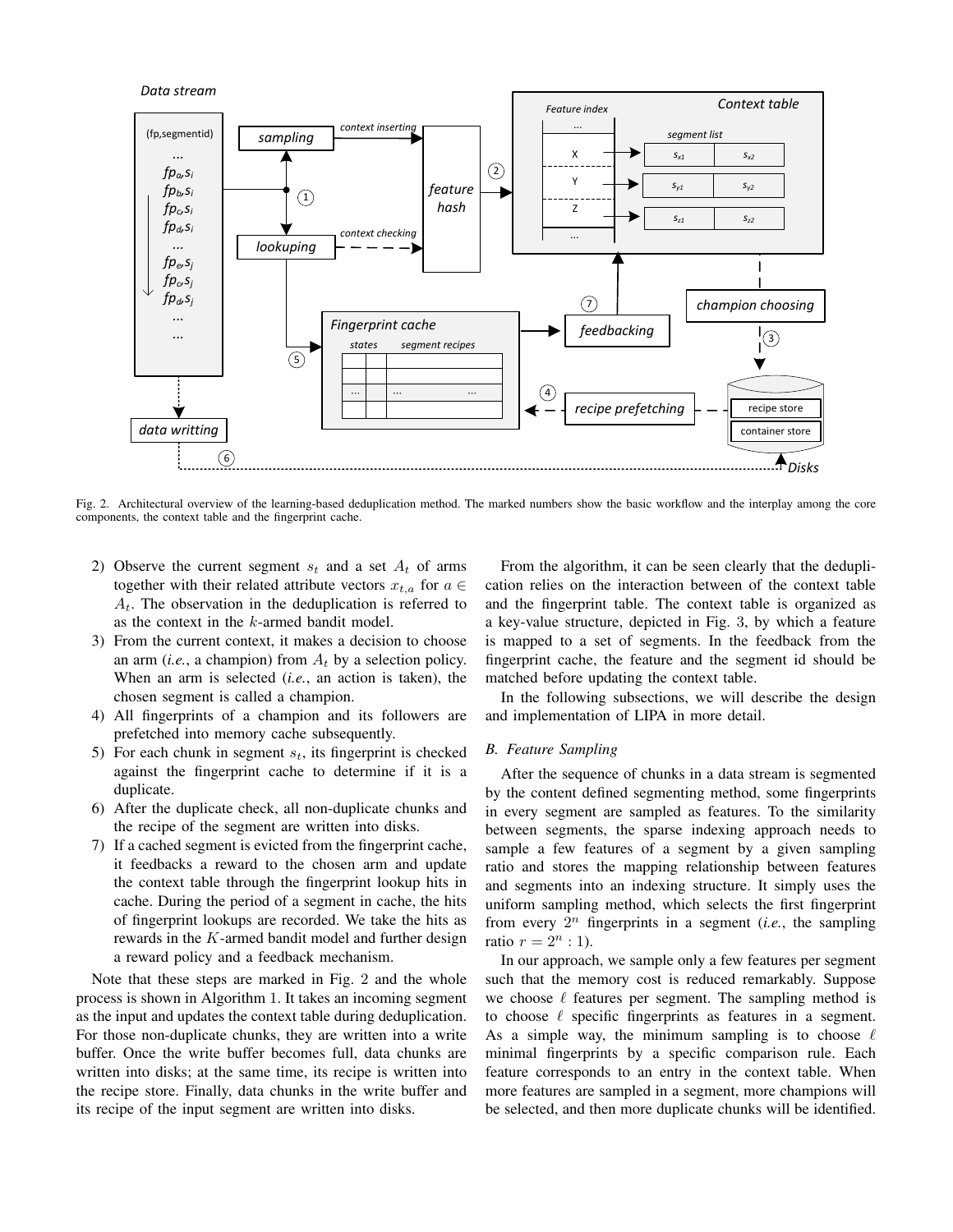Algorithm 1 Framework of deduplication algorithm based on the reinforcement learning

**Input:** A segment of the incoming data stream, seq; **Output:** A container buffer, buf.

- 1: fingerprint  $*f =$  sampling features of segment(seq);
- 2: /\* lookup the sampled feature in the context table \*/
- 3: if is in context table(t,  $f$ ) then
- 4: /\* choose proper segments from recipes into cache \*/
- 5: fingerprint  $*ch = choosing\_champing(f);$
- 6: cache prefetch $(ch);$
- 7: **if** evict\_recipe\_from\_cache() **then**
- 8: feedback\_to\_context\_table();
- 9: end if

## 10: end if

11: /\* check each fingerprint in order \*/

- 12: while  $seq \neq \emptyset$  do
- 13: fingerprint  $*f = get\_fingerprint\_from\_segment(seq);$
- 14: chunk \* $data = get_{chunk}$  from segment(seq);

```
15: if is in cache(f) then
16: /* the chunk is duplicate */
17: update_to_context_table(f, tab);
18: write_duplicate_chunk(f, buf);
19: else
20: write_unique_chunk(f, data, but);
```
- 21: end if 22: end while
- Due to the memory overhead constraint,  $\ell$  is often assigned a value no larger than 4 for a segment sized of 1024 (*i.e.*,  $r = 256 : 1$ .

## *C. Champion Choosing*

For fingerprint lookups, it is a critical challenge to choose appropriate champions from a set of segments that a feature maps in the context table. As shown in Fig. 3, a feature maps at most  $k$  segments. In our design, the context table usually keeps a score for each segment which reflects its contribution to deduplication in the past time; however, there still may have a segment with no score since it has not been chosen before, especially a new one. It does not need to use all of those segments for deduplication, because it is costly to load all of those segments into memory and these segments are much similar due to locality.

There are three policies to choose a champion: *recent, random and*  $\epsilon$ -greedy. The recent policy always chooses the newest segment as champion and the random policy, as the name implies, always randomly chooses a segment from the candidate set with equal probability, which can be consider the special case of the greedy policy  $\epsilon = 0$ . In this paper, we employ the common  $\epsilon$ -greedy policy, which can be considered as the improvement of random policy. In each trial, it may choose a segment with the higher score with  $1 - \epsilon$  probability (*i.e.*, exploitation of the past); otherwise, it may choose a random segment with  $\epsilon$  probability (*i.e.*, exploration of the future). So it is critical to find a better balance between exploitation by



Fig. 3. The structural organization and the interaction of the fingerprint cache and the context table. The score and *the number of followers* of a segment in the context table are updated by the feedback of the fingerprint cache according the fingerprint *lookup hits*.

selecting a segment known to be useful and exploration by selecting a segment whose usefulness is unknown but which might provide a bigger reward and thus expand the known space.

After certain features are sampled in a segment and mapped into the context table, we choose at most  $m$  champion candidates. Among the candidates mapped by a given feature, LIPA selects a champion by using the  $\epsilon$ -greedy policy, which tends to choose one with the highest score with the probability of  $1 - \epsilon$ . For example, consider the following 4 champion candidates with their respective scores:  $(s_1, 0)$ ,  $(s_2, 50)$ ,  $(s_3, 30)$ and  $(s_4, 15)$ . Besides, segment  $s_1$  is the most recent one with no score, which means that its contribution is unknown to deduplication. The  $\epsilon$ -greedy policy with  $\epsilon = 0.1$  chooses  $s_2$ with probability 0.9 and a random segment with probability 0.1. We will evaluate the  $\epsilon$ -greedy policy and compare it with the recent policy in the following experiments.

## *D. Context Table Updating*

The updating of the context table is caused by the following two aspects.

*1) Entry adding/removing:* Recall that the context table keeps the associations between features and the mapped segments. After a feature of a segment is sampled, the association of the feature and the segment is added into the context table as a new entry if the feature is new in the context table; otherwise, the segment is added into the segment queue the feature maps. In each entry of the context table, the number of segments with the same feature in a queue is no more than  $k$ . When the queue is full, a new segment is always inserted at the queue tail and existing one has to be removed from the queue.

We consider the following two alternative policies: the *FIFO* policy and the *minimum* policy, to remove an entry in the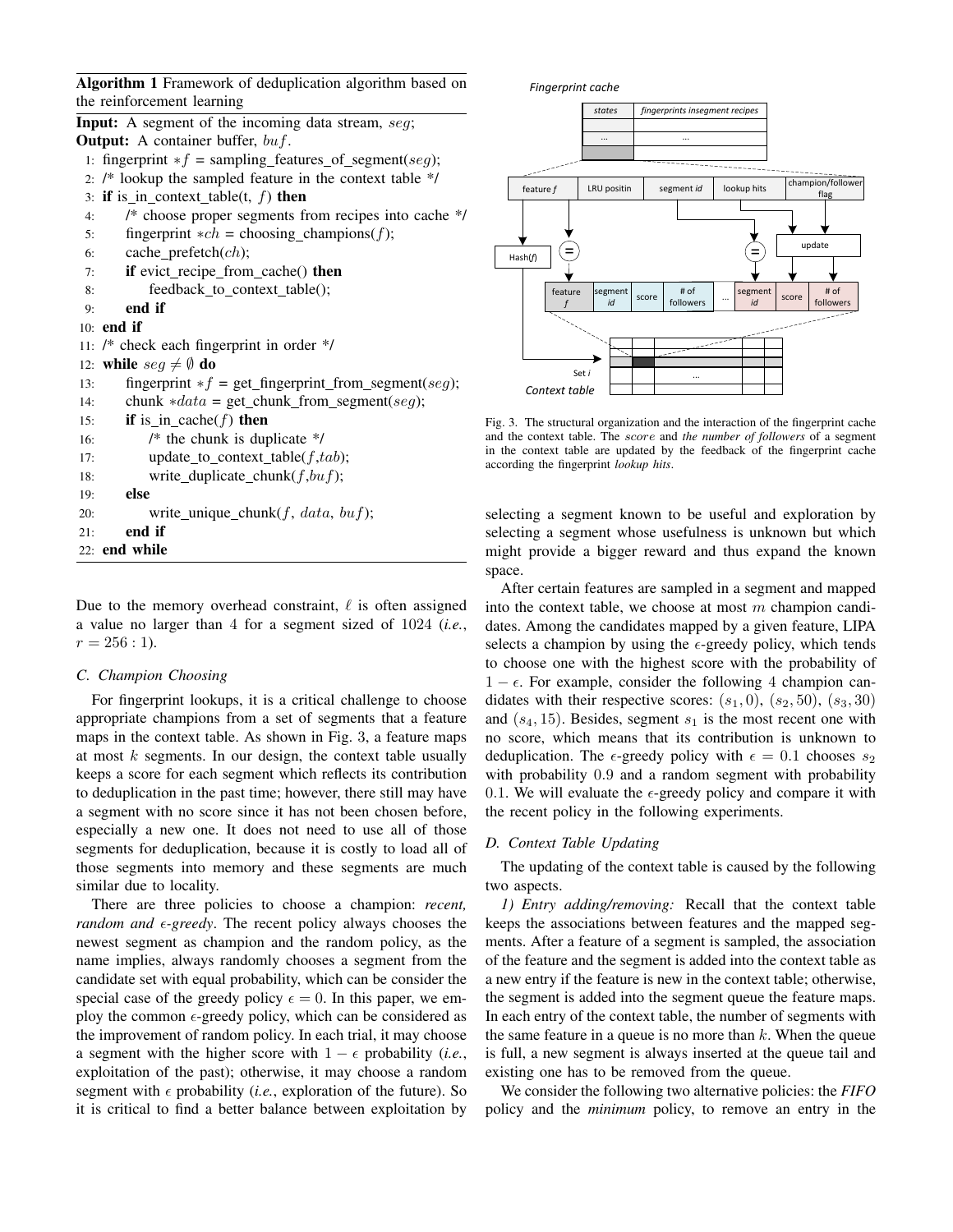segment queue. The FIFO policy is to remove an entry in the order of adding into the queue. The minimum policy is to remove the segment with the lowest score. Since  $k$  usually is set a small value  $(e.g., 3 \text{ or } 4)$ , both policies have no much cost in memory and computation.

*2) Reward feedback:* Once a champion and its certain number of followers are prefetched into the fingerprint cache, the deduplication looks up fingerprints of the incoming segments. A lookup hit means that a duplicate chuck is identified. During the period of a champion in cache, we add up all lookup hits until it is evicted from cache and then feedback the reward and update the corresponding score in the context table. Let  $s$  be a segment and  $Q_n(s)$  be the estimated score after segment s is chosen as a champion *n* times with rewards  $r_1, r_2, \cdots, r_n$ , respectively. A reward value can be the count of the lookup hits of the segment. One natural way to compute  $Q_n(s)$  is by averaging the rewards, *i.e.*,

$$
Q_n(s) = \frac{1}{n} \sum_{i=1}^n r_i
$$

However, a problem of this formula is that the memory and computational requirements grow over time without bound. Instead, it can be implemented in an incremental way,

$$
Q_n(s) = \frac{1}{n} [(n-1) Q_{n-1}(s) + r_n]
$$
  
=  $Q_{n-1}(s) + \frac{1}{n} (r_n - Q_{n-1}(s))$ 

Initially,  $Q_0(s) = 0$ . This implementation requires memory only for  $Q_{n-1}(s)$  and n, and only the small computation for each new reward.

The update process is thus unsupervised, since the training only relies on the feedback that either strengthens or weakens a feature-segment association. A higher reward will strengthen a segment to be a champion. So the feedback is implemented in a lazy manner while the decision to choose the champion can be made in real-time based on current knowledge.

#### *E. Cache prefetching*

We observe that similar or identical segments may appear in approximately the same order in a data stream or across multiple streams at a high probability. Such observation calls locality. For example, suppose that the current incoming segment  $s_i$  is against the previous segment recipe  $s_j$  for data deduplication, then the next incoming segment  $s_i + 1$  is to check duplication against the segment  $s_j + 1$  with a high probability. By exploiting such locality, we prefetch a certain number of recipes of the champion and its followers into the fingerprint cache after a champion is chosen. It is expected to increase the cache utilization and reduce the accesses to the fingerprint index on disks. The cache uses the least-recentlyused (LRU) replacement policy on cached recipes.

During the implementation of LIPA, it is important to adaptively determine the number of prefetched followers once a champion is chosen, denoted by n. *A trivial prefetching way* is to set n to be a fixed value. For example, we prefetch  $4$ 

TABLE I THE CHARACTERISTICS OF FOUR REAL-WORLD DATASETS USED IN OUR EXPERIMENTS.

| Dataset name | number of version | Total size | Dupliation ratio |
|--------------|-------------------|------------|------------------|
| Kernel       | 115               | 24 9GB     | 95.06%           |
| Vmdk         | 110               | 180.9GB    | 42.14%           |
| Fslhomes     | 126               | 4.378TB    | $95.22\%$        |
| Macos        | 18                | 1.628TB    | 96.69%           |

followers at each on-disk access time, namely,  $n = 4$ . Even though it is easy to implement, the disadvantage is obvious: if  $n$  is too small, it may result in too much disk access overhead; otherwise, it may occupy much cache space and decrease cache utilization.

As each cached recipe has a reward at feedback, *an adaptive prefetching way* to dynamically adjust the number of followers, n. To implement the adaptive method, the number of prefetched followers is recorded as an attribute of a segment in each entry of the context table, as shown in Fig. 3. Initially, for each new entry,  $n$  is set a default value, say 4. Each recipe in the cache records the information including whether it is the last one or not and the champion it follows. When the last recipe is evicted from cache, it will adjust  $n$  of its champion according to its reward. Thus most cached recipes tend to be much better for duplication check by the dynamic adjustment. The following experiments will evaluate the performance of LIPA with different default  $n$  values and show the performance gains from the dynamic adjustment of  $n$  compared with the fixed *n*.

#### IV. EXPERIMENTAL EVALUATION

In this section, we first describe the experimental setup on the prototype implementation of LIPA. We then conduct experiments with a number of important parameters in the algorithmic framework with four datasets. It validates the feasibility and effectiveness of LIPA by comparison with the sparse indexing method.

#### *A. Experimental setup*

To evaluate the performance of our proposed approach, the prototype system is implemented based on a well-known open source platform called Destor [1], which supports a framework of the deduplication pipelining procedure: chunking, hashing, indexing and storing phases. The deduplication is implemented by multiple threads: each phase corresponds to a thread. We use the following standard algorithms in these phases: the chunking phase uses the TTTD chunking algorithm and the hashing phase uses SHA-1 to calculate fingerprints of chunks. In the implementation of our approach, the segmentation uses the CDS algorithm and the feature sampling uses the minimum sampling method.

The prototype is running in Ubuntu operating system. The hardware configuration includes a quad-core CPU running at 2.4GHz with 4GB RAM and two 1TB 7200rpm hard disks.

We consider the following performance metrics in our experiments.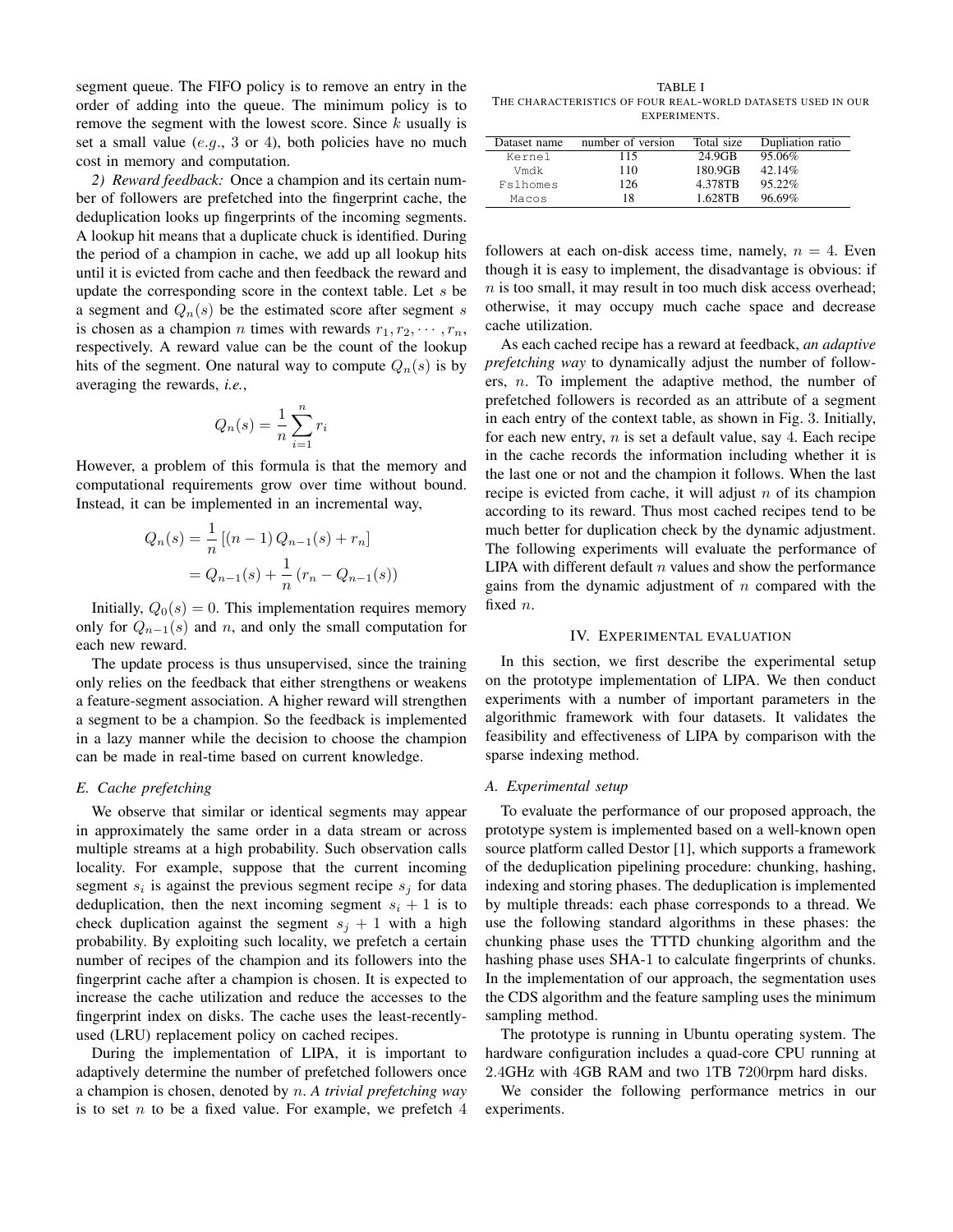- Deduplication ratio is defined as the percentage of duplicate data eliminated by the system;
- The RAM usage is the memory overhead for the fingerprint index lookup;
- Data throughput is measured by the deduplicate data amount per second during the backup stream are processed.

Since our paper focuses on a new fingerprint indexing approach, these metrics directly reflect the indexing performance during data deduplication.

#### *B. Datasets*

We use four public datasets, which represent different workloads, to evaluate the performance. Table I lists the details of these data sets. In these datasets, Kernel together with Vmdk are the real-world datasets and FSLHomes as well as Macos are data traces.

- Kernel [30] refers to the kernel sources of 155 versions from version 2.3.0 to 2.5.75, collected from the Linux software source server. In this dataset, most files have small sizes; moreover, a source file is usually modified based on the file of the most recent version; that is, the neighboring versions often have the temporal locality property.
- Vmdk [33] is reference to pre-made VM disk images from VMware's Virtual Appliance Market place. We downloaded 110 images of different Linux distributions, such as Ubuntu, CentOS, etc. In this dataset, the size of each image file is considerably large and images of different operating systems have little duplicate data.
- Fslhomes [31] is published by the File system and Storage Lab (FSL) at Stony Brook University. It contains snapshots of students' home directories. The files consist of source code, binaries, office documents, and virtual machine images. We use the trace data of 9 users in 14 days from Sep. 16th to Sep.30th, 2011 to drive our experiments. Every user's backup job is a data stream and thus there are multiple streams every day.
- Macos snapshots [32] also produced by FSL at Stony Brook University, were collected on a Mac OS X Snow Leopard server running in an academic computer lab. We use its snapshots of selected 18 days at the beginning of year 2014.

In our experiments, we take every version of each dataset as a backup job and then averaged all deduplication ratios. The results of four datasets are shown in Table I. For both real-world datasets, Kernel and Vmdk, files are chunked into an average size of 4KB. In addition, the storing phase is to append new chunks in a data stream to a fixed-sized container (4MB). Both trace datasets, Fslhomes and Macos, only contain the content chunking information and the 48 bit hashing fingerprint of each chunk. In our experiments, we only consider the average chunk size of 8KB; the chunking and hashing phases are not measured and only segment recipes of data streams are stored into disks.



Fig. 4. Deduplication ratios with different feature sampling ratios and segment sizes under four datasets. The deduplication ratio (the  $y$ -axis) varies with different numbers of features (the  $x$ -axis).

## *C. Performance Impact of LIPA*

As stated in the previous section, there are several alternative policies in the implementation of LIPA and therefore the deduplication performance of LIPA is a comprehensive result of the learning-based indexing and prefetching mechanisms. Before presenting the overall performance, we first understand which aspects of LIPA contribute to deduplication by turning each property on and off from the following aspects.

*1) Impact of feature sampling:* First, we examine the performance impact of the sampling ratio of a segment. We conduct experiments for three kinds of segments whose sizes are 1024, 2048 and 4096, respectively. For each segment size, we sample different number of features per segment, *i.e.*,  $\ell$  is set to 1, 2, 4 and 8, respectively. Fig. 4 plots the deduplication ratios against various sampling ratios of a segment for the four datasets, Kernel, Vmdk, Fslhomes and Macos.

We have the following observations: *First*, the deduplication ratio achieved increases as the sampling ratio increases and as the segment size increases. In more detail, when the size of each segment is smaller (*i.e.*, the fine-grained segment), it yields a higher deduplication ratio; moreover, the more features are sampled, the higher deduplication ratio achieves. *Second*, it shows the trend that the deduplication could converge to the optimal when the sample number is large enough. It suggests that the sampling numbers determine the deduplication effect, because it depends on the prefetching segments based sampling feature. For the four datasets, the deduplication ratio with 1 sampled feature is much closer to those with 2, 4, 8 sampled features. So we set the segment size to 1024 and sample  $\ell = 1$  feature per segment by default in the following experiments.

*2) Impact of the champion choosing:* In order to show how the champion choosing policy of LIPA affect the results, we conduct experiments from the following aspects.

*Effectiveness of the greedy champion choosing method.* In order to clearly show the performance gains from the greedybased champion choosing method, we use the recent policy rather than the greedy method to choose a champion in our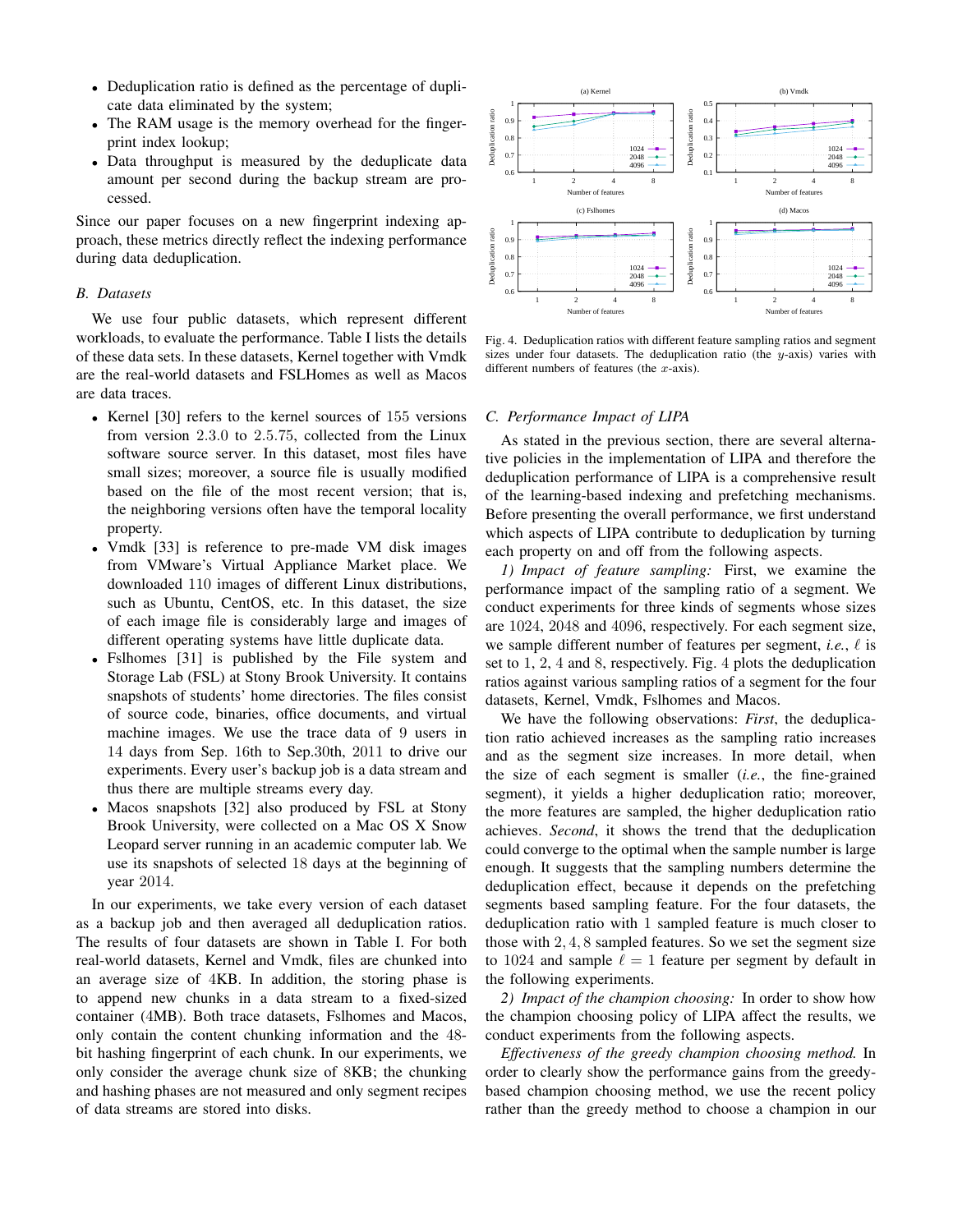

Fig. 5. Deduplication ratio comparison of different champion choosing policies, the recent policy and the greedy policy ( $\epsilon = 0.1$ ).



Fig. 6. Deduplication evaluation of the greedy champion choosing method by varying  $\epsilon = 0, 0.1, 0.3$  and 0.5, respectively, combined with two different follower prefetching ways. The trivial way always prefetches a fixed number of followers ( $n = 4$  here) while the adaptive way prefetches a dynamic number of followers which is initialized by the same  $n$ .

experiments. As mentioned in Section III.C, the recent policy always chooses the newest segment as a champion. It means that we turn off the feedback to update the score of each segment recipe in the context table. The results are shows in Fig. 5, compared with LIPA with  $\epsilon = 0.1$ . The greedy-based method achieves about  $10\% \sim 20\%$  over the recent policy under the four datasets.

*Impact of the greedy parameter*  $\epsilon$ . We evaluate the impact of the greedy champion choosing method with various  $\epsilon$  values,  $0, 0.1, 0.3$  and  $0.5$ , combining with two different followers prefetching ways, respectively. The results are shown in Fig.6. Note that the greedy champion choosing and the adaptive follower prefetching are the core components in LIPA. Recall that the smaller value of  $\epsilon$  tends to choose a champion with a higher score. We can clearly observe that the greedy champion choosing policy with a smaller  $\epsilon$  value results in higher deduplication ratio. So it reveals that the learned score reflects the positive effect on choosing a champion: a segment with a higher score could help detect more duplicate chunks. We also observe that the experiments with  $\epsilon = 0.1$  have slightly higher deduplication ratio than those with other  $\epsilon$  values. It reflects the trade-off between exploration and exploitation of the reinforcement learning to choose a segment and prefetch it into the fingerprint cache. Therefore we set  $\epsilon = 0.1$  by default



Fig. 7. Deduplication ratio comparison of the trivial prefetching way and the adaptive prefetching way, by varying  $n = 0, 1, 2, 4, 8$  and 12, respectively and fixing  $\epsilon = 0.1$ . The trivial way always prefetches *n* followers while the adaptive way prefetches a dynamic number of followers which is initialized by the same  $n$ .



Fig. 8. The distribution of followers (n) of LIPA with  $\epsilon = 0.1$ , captured by a snapshot of the context table at the end of each experiment. The  $y$ -axis shows the ratio of the number of followers varying on the  $x$ -axis.

in the following experiments.

*3) Impact of the adpative prefetching way:* After evaluating the greedy champion choosing policy, we next validate the effect of the adpative prefeching of LIPA by the following experiments.

*Effectiveness of the adaptive prefetching.* To show the effectiveness of the adaptive prefetching way, we take the following experimental methodology. We replace the adaptive prefetching of LIPA with the trivial prefetching, and then evaluate and compare its performance with LIPA. To make the comparison fair, the initial value of  $n$  in the adaptive prefetching way is set the same value as the fixed number of followers in the trivial way. Note that the feedback mechanism of LIPA will dynamically adjust  $n$  after the initialization of followers for each new entry in the context table.

Fig. 6 depicts that the adaptive prefetching always achieves higher deduplication ratio than the trivial prefetching with different  $\epsilon$ s and  $n = 4$ . It reveals that the adaptive prefetching achieves more deduplication gains than the trivial prefetching.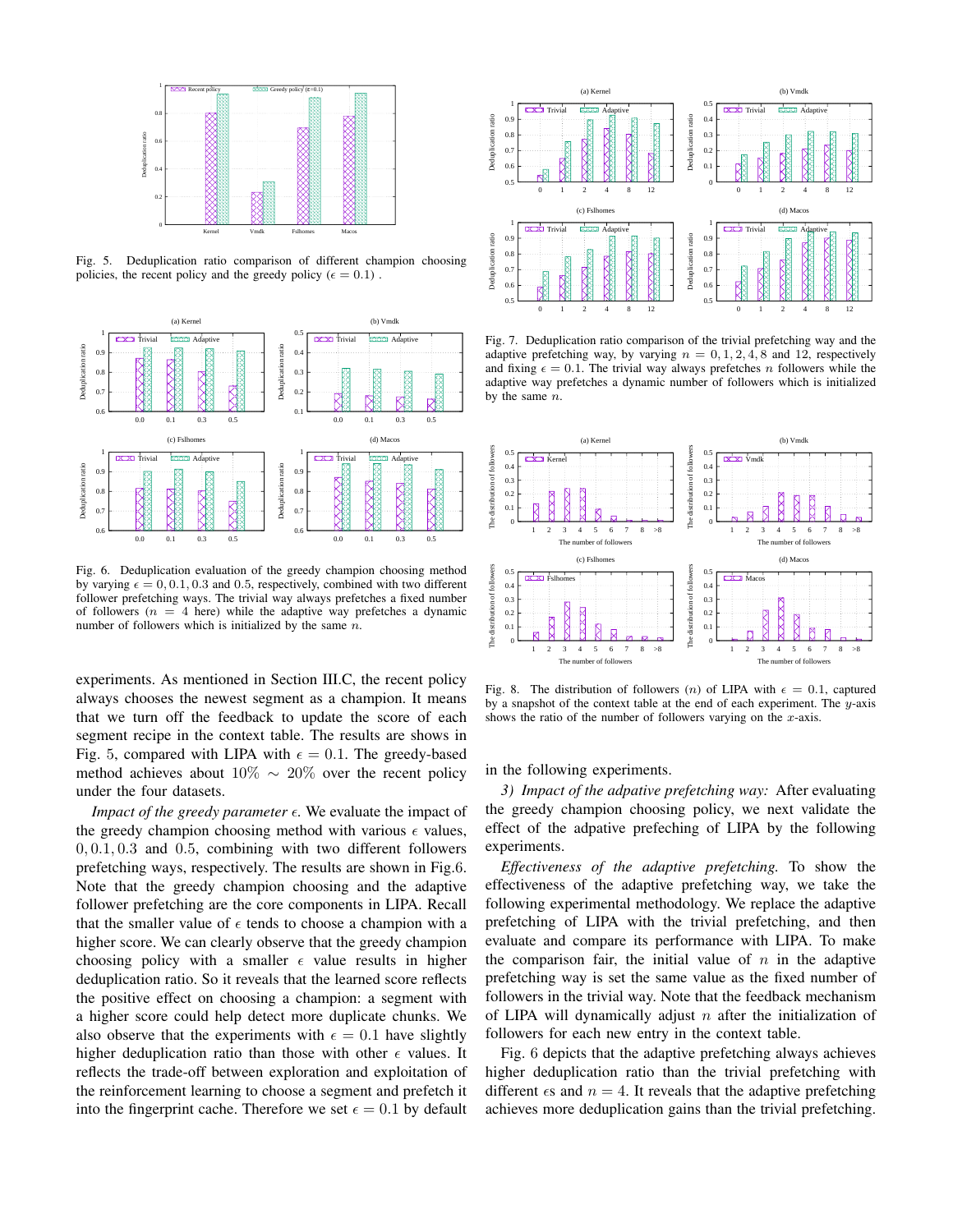*Impact of the default* n *followers of the adaptive prefetching.* We next evaluate the performance influence by the default number of followers  $(n)$  for the adaptive prefetching. In our experiments, we consider the following default values of  $n$ . 0, 1, 2, 4, 6, 8 and 12, respectively.

From the experimental results shown in Fig. 7. The results clearly show that the adaptive prefetching has more benefits than the trivial prefetching and also make sense that increasing the number of followers helps deduplication until the value of  $n$  is too large. As an important observation, different default  $n$  values affect deduplication for the adaptive prefetching of LIPA. If  $n$  is too small or too large, it takes much more time to adjust (increase or decrease) the value until it becomes steady. That is, if the default value is too large, some non-useful followers waste some cache space; otherwise, some useful followers are not cached. Therefore, the default value of  $n$ influences deduplication performance. It is important to set a proper value for *n*. From the plots,  $n = 4$  may be a proper value for the four datasets.

*Distribution of the number of followers.* Furthermore, we exam the distribution of the number of followers LIPA prefetches for  $n = 4$ , as shown in Fig. 8. The experimental results are captured by a run-time snapshot of the context table at the end of each experiment for the four datasets. The yaxis shows the ratio of the number of followers varying on the  $x$ -axis. From the results, the distribution of the number of followers has a different skewed shape for each dataset. It may be determined by data access patterns in these datasets. The number of followers can be dynamically adjust during deduplication, and then the prefetched fingerprints in cache tends to be more useful to check duplication.

*4) Impact of the context table maintenance:* As depicted in Fig. 9, we compare the minimum policy with the FIFO policy for the four datasets. Clearly, the minimum replacement policy achieves better deduplication ratio than the FIFO policy for Fslhomes, Macos and Vmdk; the FIFO replacement policy is better than the minimum policy for Kernel. The reason is that Kernel is composed of series continuous backup versions which consist of many small files; moreover, data chunks have strong dependency on the lasest prior version. So the FIFO policy is better fit to the dataset. Therefore, it reflects an advantage of the reinforcement learning: It is much better to select the appropriate replacement policy for different backup plans with different characteristics in order to achieve a higher deduplication ratio.

#### *D. Comparison Evaluation*

Here we present and compare the overall performance of LIPA with the sparse indexing. Considering the sparse indexing has the similar algorithmic skeleton as LIPA, we implement the approach and compare it with LIPA. We evaluate the experimental results of the sparse indexing approach under the same four datasets. The experiments set the following parameters for the sparse indexing: the average segment size is 1024, only one champion chosen and three sampling ratios,  $256 : 1, 128 : 1$  and  $64 : 1$ , respectively. For an incoming



Fig. 9. Deduplication comaprison between the FIFO policy and the minimum policy with LIPA ( $\epsilon = 0.1$ ) under the four datasets.



Fig. 10. Comparsion in deduplication ratio between LIPA with  $\epsilon = 0.1$  and the sparse indexing with different sampling ratios ( $r = 256 : 1,128 : 1$  and 64 : 1) under four datasets.

segment, it then chooses a champion which shares the most number of features with the incoming segment from candidates mapped by the features of the incoming segment.

Fig. 10 shows that the comparison of deduplication ratios for the four datasets between LIPA and sparse indexing. The sparse indexing removes  $60\% \sim 95\%$  of duplicate data, but LIPA increases the deduplication ratio by  $4\% \sim 10\%$  than the sparse indexing. Thus the learning approach is able to enhance the association between fingerprint and segments, and then improves the accuracy of prediction gradually.

The amount of RAM usage required by LIPA and the sparse indexing approach should be linearly proportional to the maximum possible number of unique chunks stored; moreover, the sampling ratio is the primary factor of RAM usage in the experiments. In the implementation, each entry of a sparse index consists of a fingerprint, the address in a container and



Fig. 11. Comparison in RAM overheads between LIPA with  $\epsilon = 0.1$  and the sparse indexing (SI) with different sampling ratios ( $r = 256 : 1,128 : 1$  and 64 : 1) under four datasets.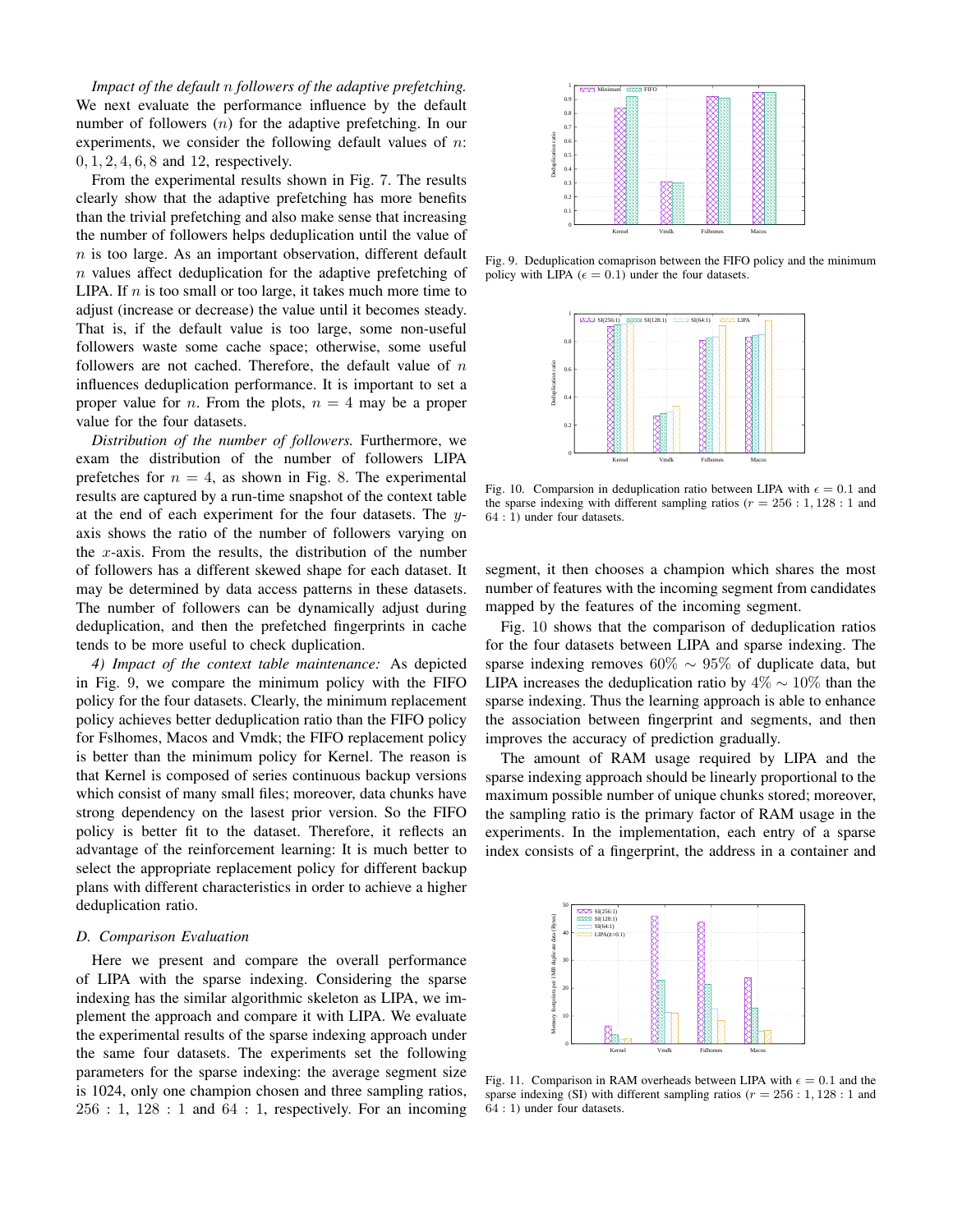

Fig. 12. Comparison in throughput between LIPA with  $\epsilon = 0.1$  and the sparse indexing (SI) with different sampling ratios ( $r = 256 : 1,128 : 1$  and 64 : 1) under four datasets.

the segment address in recipe; besides these fields, each entry of the context table in LIPA has the score and its current hits, 8 bytes. Even though each entry of context table in LIPA has more fields than each entry of the sparse index, LIPA keep much less fingerprints as features than the sparse indexing. Fig. 11 shows the RAM usage of LIPA and sparse indexing with various sampling ratios mentioned above. For example, the sparse indexing with sampling ratio of 128 : 1 stores 4 fingerprints per segment as represented fingerprints whereas LIPA stores only one feature per segment; in such situation, the sparse indexing is about 4 times the memory usage of LIPA for the four workloads. For the other sample ratios, LIPA also has less memory usage than the sparse indexing.

We further examine the throughput in data deduplication under the four datasets. Fig. 12 shows a comparison of data throughput between LIPA and the sparse indexing. We observe that LIPA and the sparse indexing have almost the same throughput for Kernel and Vmdk since Kernel is dominated by small files and Vmdk has much less redundant data to remove. However, for the other two datasets, LIPA achieves much better throughput than sparse the indexing on Fslhomes and Macos. It can reduce to the following reasons: one is that LIPA reduces the accesses of on-disk index and the other is that much more duplicate data identified doesn't need to store.

In summary, the comprehensive comparison shows that LIPA only requires little memory overheads to store the index but achieves the same or even better deduplication ratio and throughput than the sparse indexing.

## *E. Discussion*

We consider the benefit of LIPA comes from the feedback of the fingerprint cache, because it dynamically adjusts two properties of a segment in the context table: *score* and *number of followers*. The former represents the number of fingerprint lookup hits in the corresponding segment recipe. So it is helpful to identify champions for an incoming segment by exploring temporal locality. The latter represents the number of successive segment recipes which will be prefetched into the fingerprint cache next time with the champion. If more fingerprint lookups are hit in followers of a champion, the

feedback increase the number of the followers; otherwise, the feedback decrease the number of the followers. Thus most segment recipes in the fingerprint cache are useful to detect duplicate chunks in the fingerprint cache by exploring spatial locality. As a comparison, some previous methods often prefetch a fixed number of segment recipes every time. So the main idea behind LIPA is to exploit both temporal locality and spatial locality by designing the learning-based indexing and prefetching mechanisms.

In the process of deduplication, imagine that the following extreme case: the scores of entries in context table may be nearly equal to each other. In the situation, LIPA would become invalid since the chosen features have no discrimination, which degrades to the sparse indexing deduplication. So we argue that our proposed algorithm is the generalization of the similarity-based deduplication. In fact, we don't need worry about the degradation. As revealed of the data analysis in [15], the skewed chunk popularity and access patterns of users' data access behaviors require the deduplication algorithm more intelligent and adaptive. In the future work, more complex models of bandit rewards may be worth studying. We will strengthen LIPA to capture the regular and irregular patterns by using a number of upper-level access hints and file attributes.

#### V. RELATED WORK

Deduplication has become inevitable components in both archival and primary storage for data centers and cloud storage like infrastructure [6], [22], [12], [34], [35]. As the amount of the stored data grows in these large-scale systems, the total size of the fingerprints representing data chunks becomes beyond the memory capability. Consequently, how to efficiently store and index these fingerprints of data chunks stored on the disks becomes a severe performance bottleneck in these large-scale data systems. Such a problem is called the fingerprint indexing problem and is challenging[1], [3], [2]. There are much related work to speedup deduplication from the following dimensions.

## *A. Trading off between storage space and performance*

As one important means, the data structure of fingerprint index directly determines the deduplication ratio. In recent years, a lot of work has tried to propose efficient fingerprintindexing schemes to improve the deduplication performance by different ways. As a milestone work, the Data Domain File System (DDFS) [17] uses a Bloom filter, stream-informed segment layout, and a locality preserved cache, together reducing the disk I/O for fingerprint index lookup. Furthermore, the sparse indexing [18] improves DDFS memory utilization by sampling the index of chunk fingerprints in memory, instead of using Bloom filters as in DDFS, which reduces the RAM usage to less than half of that in DDFS. Since then, many deduplication approaches, e.g., Silo [19], [20], have been proposed and deduplication performance has been improved significantly [9], [19], [11], [12].

For some state-of-the-art approaches, a fingerprint indexing scheme usually can lead to either the exact deduplication or the approximate deduplication [1], [2]. The exact deduplication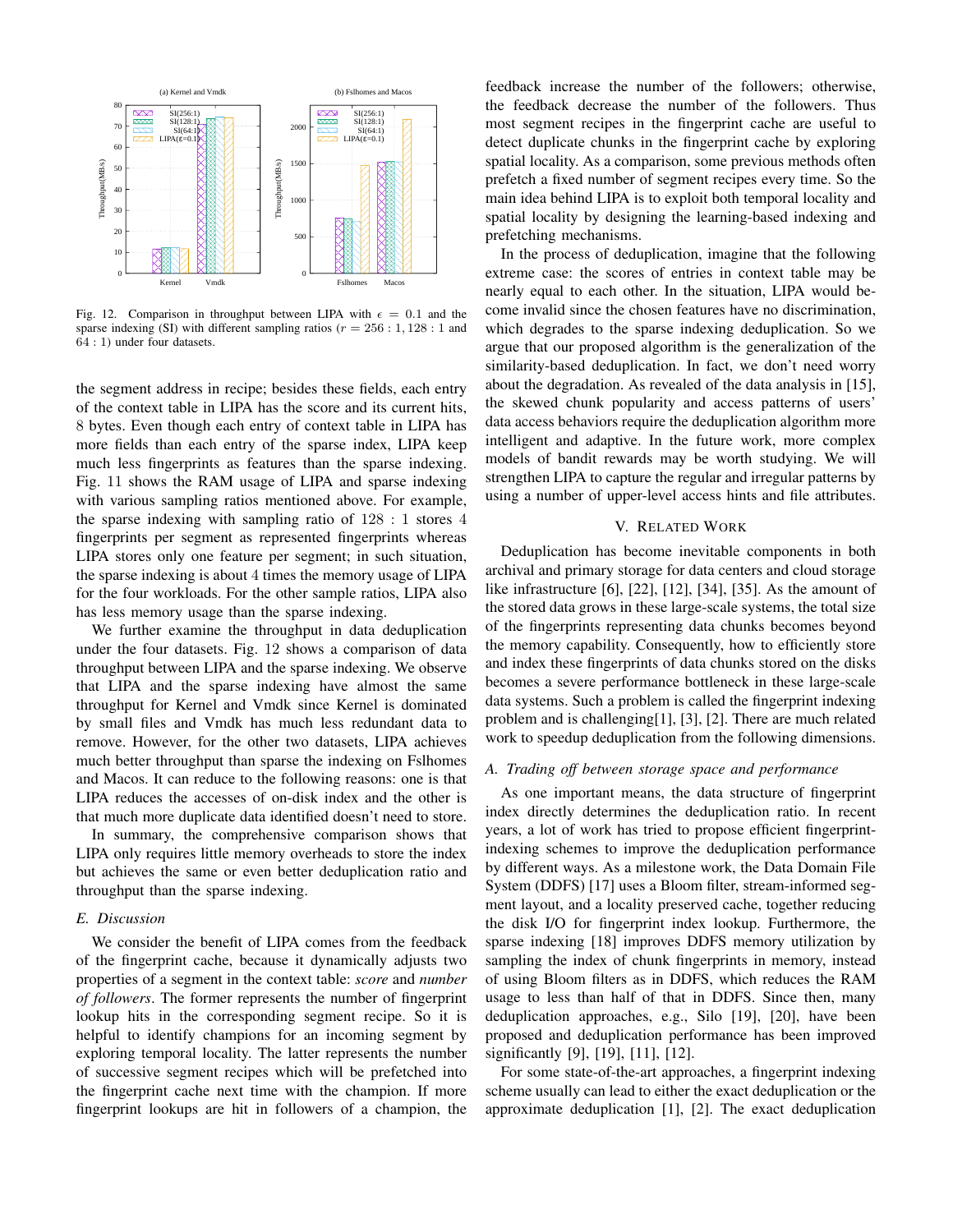means that all duplicate chunks are eliminated [17], [9], [11]; however, it is too time-consuming to lookup a fingerprint and too inefficient to restore data. In the recent work, the exact deduplication often improves the lookup performance by utilizes the emerging disk devices. For example, J. Ma et al. [13] propose a lazy deduplication scheme by performing on-disk lookups in batches in SSD disks.

As opposed to the exact deduplication, the approximate deduplication trades a slightly reduced accuracy of duplicate detection for a higher index-lookup performance and lower memory overhead. This family of methods includes sparse indexing [18] and Silo [19], [20]. It does not search for uncached fingerprints on disk and thus a small number of duplicate chunks are not detected. Thus it is an essential sacrifice to boost the deduplication performance. Nowadays such the approximate methods can be potentially benefit to speedup the fingerprint index lookup and save memory footprints and hence it becomes more prevalent than the exact method.

## *B. Exploring data locality*

As the other important meanings, locality is important to speedup the deduplication. When a fingerprint is found on disk, prefetching is invoked, whereby adjacent fingerprints stored on disk are transferred to the cache. Deduplication systems take advantage of locality properties in data streams to reduce disk accesses by using cache [23]. DDFS [17] captures locality by storing and prefetching in the order of the stored unique chunks in containers. As fingerprints frequently arrive in the same order as they arrived previously and therefore the same order as they are stored on the disk, this prefetching strategy leads to a higher hit rate in the fingerprint cache which significantly reduces disk access time. MAD2 [8] employs a Bloom filter array as a quick index for deduplication and also preserves locality of fingerprints in cache. In [19], it exploits the inherent locality of the backup stream with a progressive sampled indexing approach. Block locality caching (BLC) [11] improves indexing performance by exploiting the locality of the most recent backup in a long-term backup system. From all of these methods, Fu et al. [1] comprehensively study and evaluate some locality-based and similarity-based approaches; moreover, they distinguish the locality into two categories, logical and physical locality.

## *C. Exploring access patterns*

Nowadays much work has recognized the important role of analyzing characteristics and patterns of real-world data sets and expects to help inform future deduplication storage designs.

To utilize the deduplication context information, SAM [9] exploits file semantics of size, type, locality, etc., to optimize fingerprint indexing. As the work of Silo [19], [20] and RMD [12], the researchers explore the similar segment detection and the access locality becomes critical since both supply a larger query range to determine a duplicate chunk or not. Similar segments may be distributed among different locations,

which incurs multiple I/Os in order to access all similiar segments or less I/Os only accessing part of these similar segments. However, these methods are lack of the feedback mechanism in the long-term system evolution. HANDS [14] dynamically pre-fetches fingerprints from disk into cache according to working sets statistically derived from access patterns. In recent literature [15], they gave a long-term usercentric analysis of deduplication patterns with a data set that spans a period of 2.5 years. For the frequent virtual machine snapshot backups, D. Agun et al. [6] present a source-side backup scheme by using popular data chunks shared among snapshots.

All of these methods illustrate the feasibility by using the data analysis way, which motivates us to apply the learning method in deduplication. The main diffference to these methods, LIPA has a feedback scheme by exploring the reinforcement learning [24], [25]. In essence, the reinforcement learning is applicable to identify access patterns in the long-term access evolution [28], [29] . In this paper, we employ a specific reinforcement learning model called contextual bandits [26]. Our work is the first attempt of reinforcement learing in deduplication and achieves the desired effect.

## VI. CONCLUSIONS

In this paper, we propose fingerprint index detection and prefetching technique based on reinforcement learning to solve disk bottleneck problem. We update the association relationship between features and their corresponding segments by a feedback mechanism, and dynamically adjust the cache mechanism to improve the performance of deduplication system. Experimental results show that our learning based method only requires little memory overheads to store the index but achieves the same or even better deduplication ratio than previous methods. It can remove 2%  $\sim 10\%$ more redundant data than sparse indexing. On the memory footprints for different datasets, the learning method can save  $2 \sim 20$  times than sparse indexing. Therefore, the experimental results validate that our proposed learning-based algorithm can effectively and efficiently predict the future neighborhood and adaptively improve the prediction accuracy.

#### ACKNOWLEDGMENT

We appreciate it that Philip Shilane could be our shepherd and thank the anonymous reviewers for their constructive comments for our paper. We are grateful to Prof. Gang Wang who gave some valuable helps on the work.

The work was partly supported by NSFC project (No.61201234 and 61202381) and NSF project of Tianjin (No. 17JCYBJC15600 and No.18JCTPJC48700).

#### **REFERENCES**

[1] M. Fu, D. Feng, Y. Hua, X. He, Z. Chen, W. Xia, Y. Zhang, and Y. Tan, "Design tradeoffs for data deduplication performance in backup workloads," in Proc. USENIX Conference on File and Storage Technologies (FAST'15). Santa Clara, CA, USA, 2015, pp.331-344.